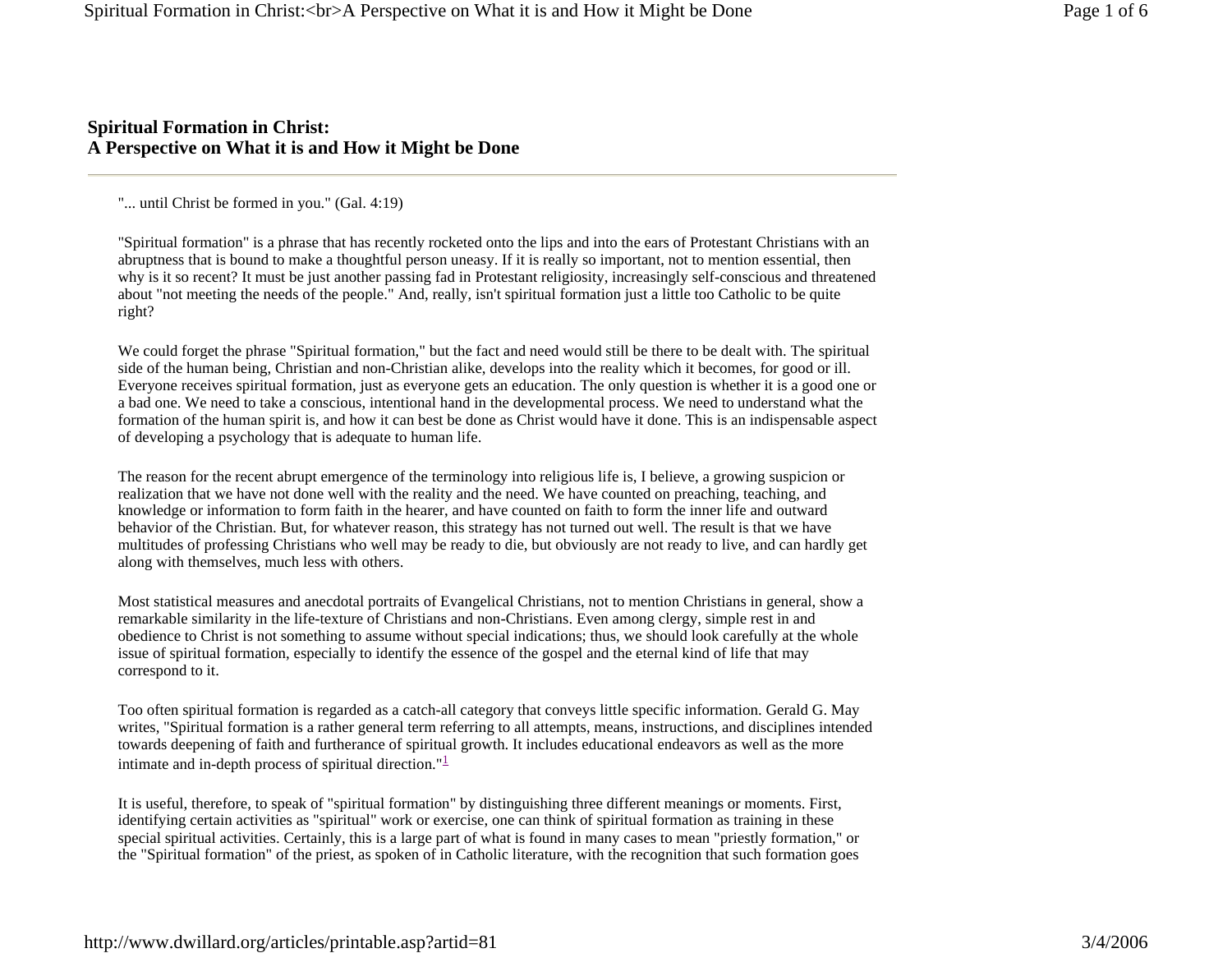beyond overt behavior and deeply into the inner or spiritual life of the individual. Marcial Maciel's *Integral Formation of Catholic Priests*<sup>2</sup> is an excellent treatment of spiritual formation as it bears upon the vocation of the priest.

The Protestant counterpart is the outward behavior of the successful minister, pastor, leader, or fulltime Christian worker. Spiritual formation can be thought of as the training that makes individuals successful in the aforementioned roles. Although it is recognized that the heart must be right, if one is successful enough in certain outward terms, very likely no further inquiry will be made. And, if something is known to be lacking on the inside or in the private life of the worker, as is often the case among those on a Christian staff, it may well be overlooked or justified for the sake of the ministry.

Occasionally, today one also finds those who think of spiritual formation in terms of practicing spiritual disciplines. This is a relatively recent development among Evangelicals. The disciplines are regarded as part of the process of spiritual formation—which is not an altogether bad idea—or as the practice of spirituality, and formation is regarded as whatever it takes to bring us to where we are able to engage rightly in a life of spiritual disciplines. In any case, one way of thinking about spiritual formation is to identify it by references to certain specifically religious practices. Often such practices are spoken of today as "a spirituality."

Secondly, spiritual formation may be thought of as the shaping of the inner life, the spirit, or the spiritual side of the human being. The formation of the heart or will (which I believe is best taken as the 'spirit') of the individual, along with the emotions and intellect, is therefore the primary focus, regardless of what overt practices may or may not be involved. Here, what is formed is explicitly the spiritual dimension of the self. We speak of *spiritual* formation in this case precisely because that which is formed (the subject matter shaped) is the spiritual aspect of personality. Of course, it is assumed that there will be effects in the realm of overt practice.

Thirdly, spiritual formation may be thought of as a shaping by the spirit or by the spiritual realm, and by the Holy Spirit and other spiritual agencies involved in the kingdom of God, especially the Word of God. We speak of spiritual formation here because the means (or agencies) that do the shaping of the human personality and life are spiritual.

Now, we need to recognize that spiritual formation in all of these senses is not necessarily a *Christian* spiritual formation. Spiritualities abound on all sides, and we are fast coming to the point where we have a spirituality of practically everything. A recent television commercial for a certain kind of truck starts out with a man saying that a truck is "a spiritual kind of thing," and he goes on to talk about the special meaning it gives to life.

I believe that spirituality is the arena in which specifically Christian faith and practice will have to struggle desperately in the coming years to retain integrity. All other 'spiritualities' present themselves as equal under such slogans as "interfaith" and "ecumenism," terms that increasingly apply to all religious cultures, not just to the branches of Christianity.

The 12-step programs, often the bearers of great good from the viewpoint of obvious human need, are currently doing much to place anti-Christian, or at least achristian, spiritualities solidly in the midst of Christian congregations and lives. Also, the push for inclusivism presupposes that all cultures are equal, and how can that be unless the corresponding religions are too? Moreover, if lifestyles are equal, must they not be equal *morally*? And how can you fault whatever religion is practiced in them if they are morally equal?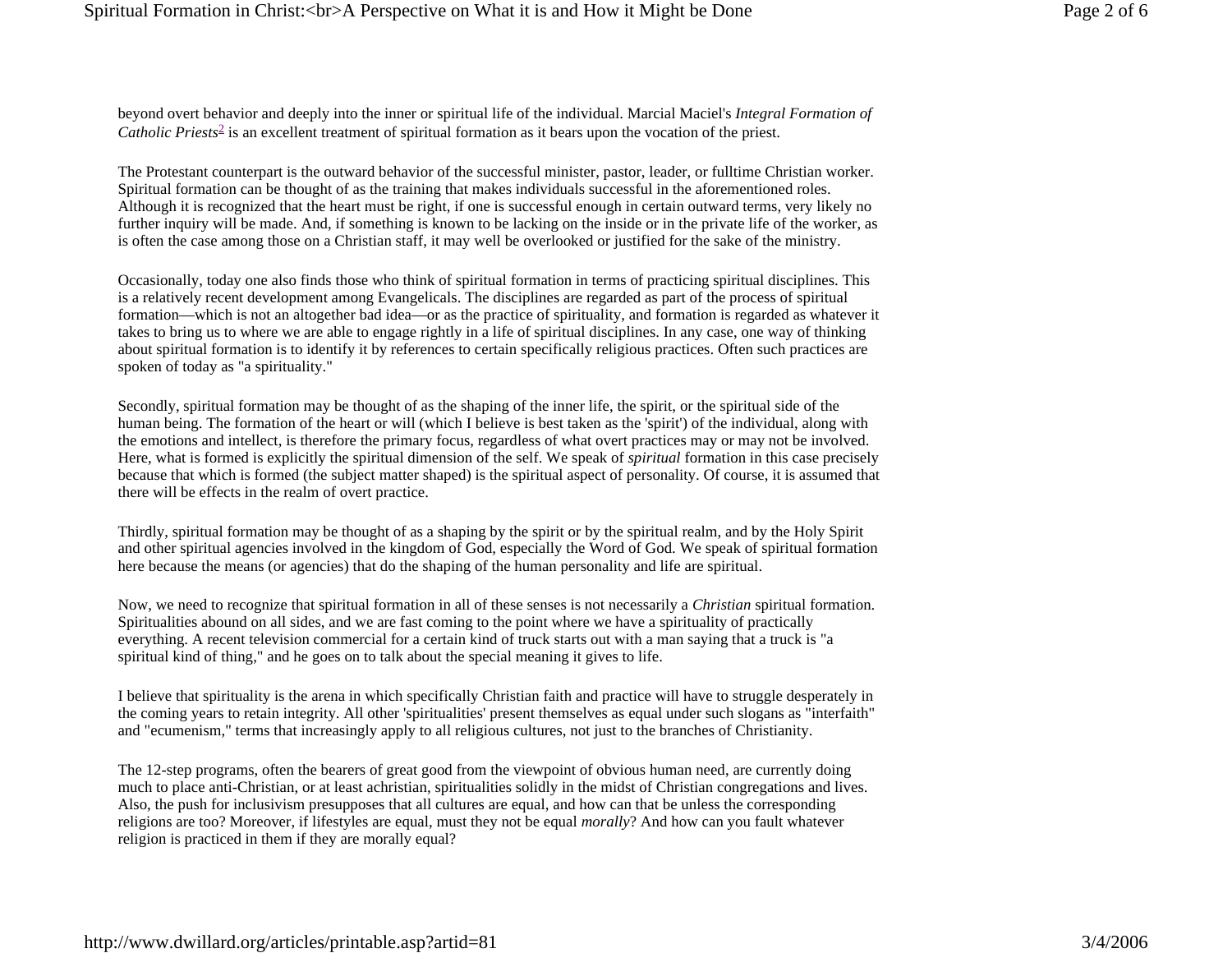How, then, are we to think about spiritual formation that is faithful to the gospel and to the nature of that eternal life which is present in Christ and given to us with him?

Let us begin with practices, overt behavior. Spiritual formation in Christ is oriented toward explicit obedience to Christ. The language of the Great Commission, in Matthew 28, makes it clear that our aim, our job description as Christ's people, is to bring disciples to the point of obedience to "all things whatsoever I have commanded you." Of course, this assumes that we ourselves are in obedience, having learned *how* to obey Christ. Though the inner dynamics are those of love for Christ, he left no doubt that the result would be the keeping of his commandments. "Those who have my commandments and keep them, they are the ones who love me. And they who love me shall be loved of my Father, and I will love them, and will manifest myself to them" (John 14:21).

Much of the current distress on the part of Western Christianity over how to conduct our calling as the people of Christ derives from the fact that the goal and measure of Christian spiritual formation, as described previously, is not accepted and implemented. This has long been the case, of course, reaching back for centuries. But it may be that the modern world's challenge to the Church has not been equalled since its birth.

In the face of this challenge, I know of no current denomination or local congregation that has a concrete plan and practice for teaching people to do "all things whatsoever I have commanded you." Very few even regard this as something we should actually try to do, and many think it to be simply impossible. Little wonder, then, that it is hard to identify a specifically "Christian" version of spiritual formation among Christians and their institutions. As we depart from the mark set by the Great Commission, we increasingly find it harder to differentiate ourselves *in life* from those who are non- or even anti-Christians.

Now, of course, spiritual formation in this sense cannot be done by focusing just on actions or practices. That way leads to legalism, failure, and death, as Jesus made very clear in his "Sermon on the Mount" (Matt. 5:20). But this does not mean we must surrender the behavioral aim set up by Christ himself. We teach people to do "all things whatsoever" by shaping their hearts to love Christ and his commandments, and by training their entire personality (soul, mind, body, and to some degree even environment) to side with their new heart or spirit, which is the creative element of the self that we also call the will. To *will* (*thelein*; Rom. 7:18) is important, if not crucial. But the *person* acts, and more is involved in action than willing.

Indeed, the 'spirit' or heart may even be eager (Matt. 26:41), but unless the flesh or embodied personality as a whole is trained to go with it and support it, the follow-through in action will not occur, or will not reliably happen, or may even be in direct conflict with the spirit or will: "What I hate I do!" (Rom. 7:17). While the spirit or heart is the ultimate source of life (Prov. 4:23), we do not *live* there. We live in our body and its world. Christian spiritual formation works *from* the spirit or will and from its new life "from above." But its work is not done until we have put off the old person and put on the new (Eph. 4; Col. 3).

This is an active, not passive, process, one that requires our clear-headed and relentless participation. It will not be done for us; however, we cannot obey Christ, or even trust him, by direct effort. What, then, are the indirect means that allow us to cooperate in reshaping the personality—the feelings, ideas, mental processes and images, and the deep readinesses of soul and body—so that our whole being is poised to go with the movements of the regenerate heart that is in us by the impact of the Gospel Word under the direction and energizing of the Holy Spirit?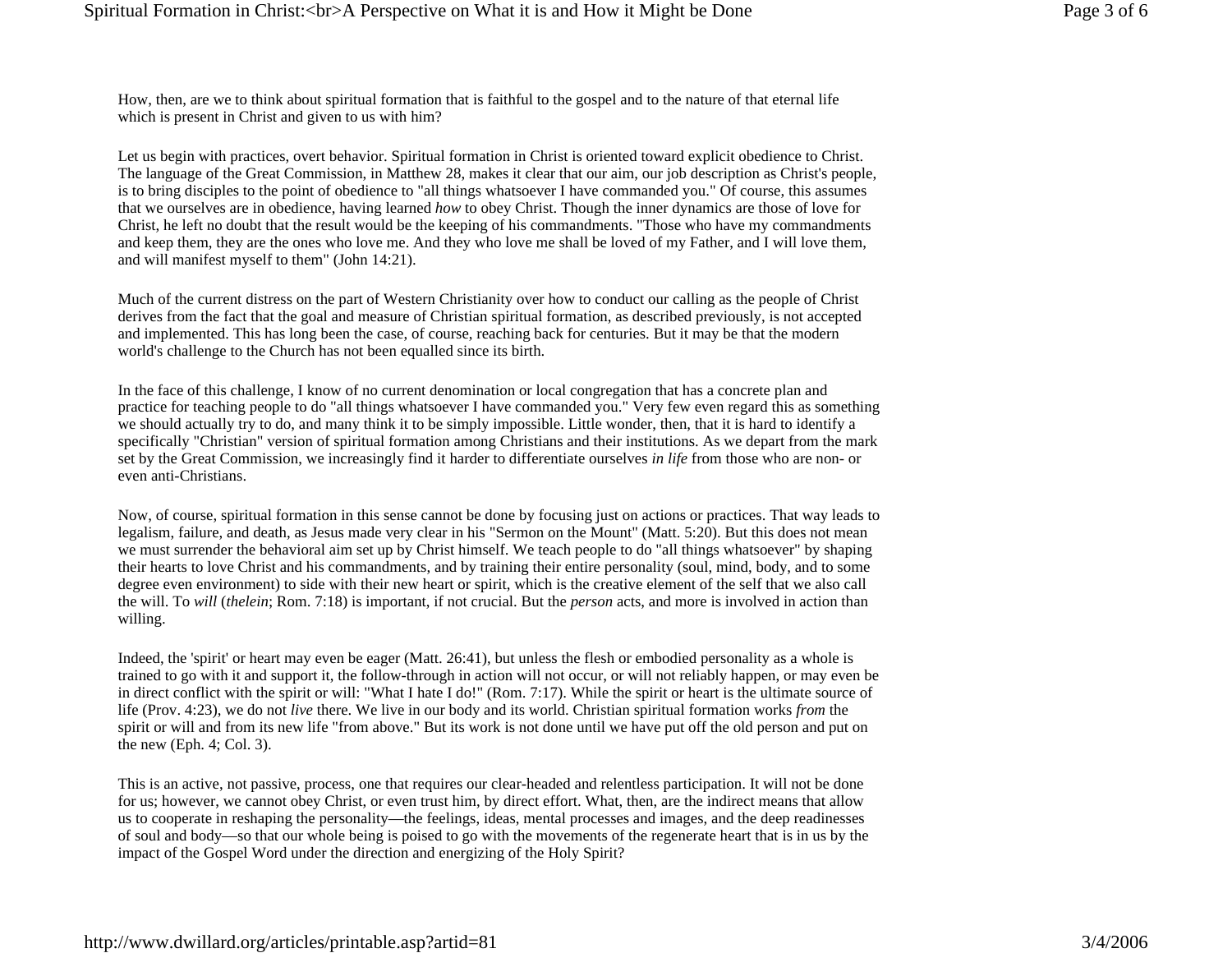These means are, primarily, the disciplines for life in the Spirit: solitude and silence, prayer and fasting, worship and study, fellowship and confession, and the like. These disciplines are not, in themselves, meritorious or even required except as specifically needed. They do, however, allow the spirit or will—an infinitesimally tiny power in itself that we cannot count on to carry our intentions into settled, effectual righteousness—to direct the body into contexts of experience in which the whole self is inwardly restructured to follow the eager spirit into ever fuller obedience. This is the second meaning or moment in Christian spiritual formation.

The processes of spiritual formation thus understood require precise, testable, thorough knowledge of the human self. Psychological and theological understanding of the spiritual life must go hand in hand. Neither of them is complete without the other. A psychology that is Christian, in the sense of a comprehensive understanding of the facts of spiritual life and growth, should be a top priority for disciples of Jesus, particularly those who work in the various fields of psychology and who consider it an intellectual and practical discipline. No understanding of the human self can be theoretically or practically adequate if it does not deal with the spiritual life.

Of course, spiritual formation in the second emphasis only works because of the third and final moment: formation *by* the Spirit of God in Christ. This comes initially and mainly through immersion in and constant application (John 8:31; 15:7) of the *word* of Christ, his gospel and his commands that are inseparable from his person and his presence: "The words that I speak to you," he said, "are spirit and life" (John 6:63). But it is the movement of the Spirit in the spiritual formation of the individual personality that transforms the roots of behavior throughout the soul and body of the believer which goes beyond simply hearing and receiving this word. Thus, when we have put on the new person—and we must *act* to do this, as it will not be done for us—we find the outflow of Christ's character from us to be, after all, the fruit of the spirit.

The movements of the spirit of Christ in the embodied personality are often identifiable, tangible events. Frequently they come in the form of individualized 'words' from Christ to his apprentices who are involved in kingdom living. He is our living teacher, and we are not asleep while we walk with him. Spiritual formation in Christ is not simply an unconscious process in which *results* may be observed while the One who works in us remains hidden. We actually experience his workings. We *look* for them, expect them, give thanks for them. We are consciously engaged with him in the details of our existence and our spiritual transformation.

However, it is not the immediacy of such experiences that tells us that it is the Spirit of God in Christ by whom we are being formed. Rather, the proof, if not the comfort, lies in the persons we become and the deeds that flow from us. The tree is known by its fruit. When the Spirit who forms us causes us to love Jesus Christ above all and to walk in his example and deeds (1 Pet. 2:21-23), when it upholds us in *obedience*, then we know that he is the Spirit by which we are formed (2 Cor. 3:17). And with this knowledge as our framework, we may also take comfort in the immediate feeling of the movements of the Spirit in our personalities, lives, and surroundings.

Spiritual formation in Christ is accomplished, and the Great Commission fulfilled, as the regenerate soul makes its highest intent to live in the commandments of Christ, and accordingly makes realistic plans to realize this intent by an adequate course of spiritual disciplines. Of course, no one can achieve this goal by themselves, but no one *has* to. God gives us others to share the pilgrimage, and we will be met by Christ in every step of the way. "Look, I am with you every instant," is what Jesus said; and it is also what he is doing.

We must stop using the fact that we cannot *earn* grace (whether for justification or for sanctification) as an excuse for not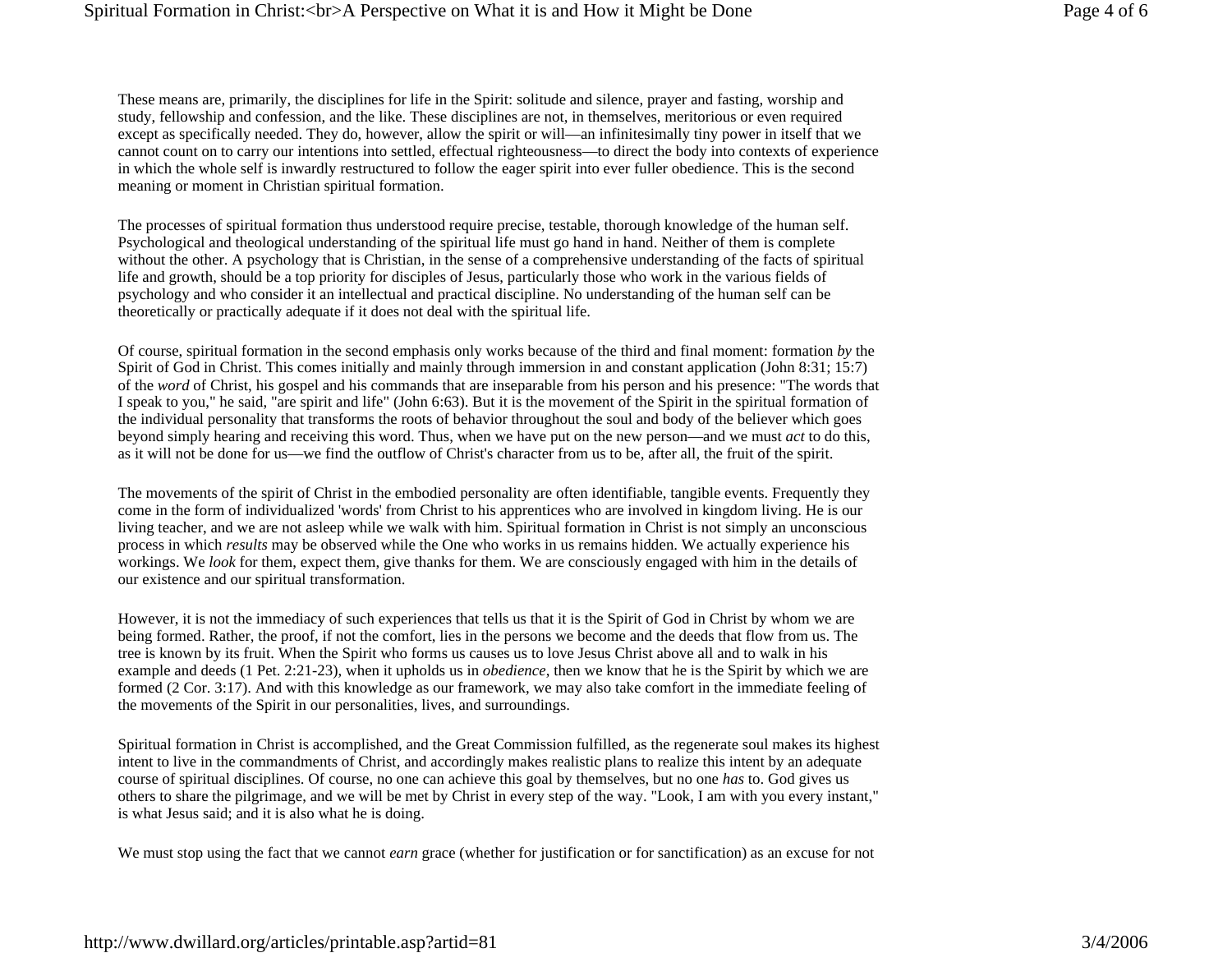energetically seeking to *receive* grace. Having been found by God, we then become seekers of ever fuller life in him. Grace is opposed to earning, but not to effort. The realities of Christian spiritual formation are that we will not be transformed "into his likeness" by more information, or by infusions, inspirations, or ministrations alone. Though all of these have an important place, they never suffice, and reliance upon them alone explains the now common failure of committed Christians to rise much above a certain level of decency.

At the core of the human being is will, spirit, and heart. This core is reshaped, opening out to the reshaping of the whole life, only by *engagemen<sup>t</sup>*. First, engagement is to act with Christ in his example and his commands: "If you love me, keep my commands," he said, "and I will ask the Father to send you another strengthener, the Spirit of truth" (John 14:15-17). The engagement must come first, followed by the helper insofar as obedience is concerned; as we try, fail, and learn, we engage with the spiritual disciplines. We add whole-life training to trying. We recognize that religious business-as-usual, the recommended routine for a "good" church member, is not enough to meet the need of the human soul. The problem of life is too radical for that to be the solution. We enter into activities that are more suited to our actual life condition andthat are adequate to transform the whole self under grace, allowing the intention to live the commands of Christ to pass from will to deed.

Christian spiritual formation understood in this way is automatically ecumenical and inclusive in the sense that those thus formed, those who live in obedience to Christ, are thereby united and stand out as the same in their obedience. The substance of obedience is the only thing that can overcome the divisions imposed by encrusted differences in doctrine, ritual, and heritage. The lamp that is aglow in the obedient life *will* shine. The city set on the hill *cannot* be hid. Obedience to Christ from the heart and by the spirit is such a radical reality that those who live in it automatically realize the unity that can never be achieved by direct efforts at union. It is not by effort, but by who we *are*: "I am a companion of all those who fear Thee" (Ps. 119:63, 74).

Some years ago, ecumenism attempted to center around the confession of Christ as Lord. Little came of it because, in the manner to which we have been accustomed by history, the attitudes and actions of real life were left untouched by such a profession. But actual obedience to Christ as Lord would transform ordinary life entirely and bring those disciples who are walking with Christ together wherever their lives touch. Christians who are together in the natural stream of life would immediately identify with one another because of the radically different kind of life, the eternal kind of life, manifestly flowing in them. Their mere non-cooperation with the evil around them would draw them together as magnet and iron. Any other differences would have no significance within the unity of obedience to the Christ who is present in his people.

Now, unfortunately, the other differences (cultural, social, denominational, and even personal) are the ones that govern the disunity of those who nevertheless identify themselves as Christians. Usually the power of these differences are tangibly at work when professing Christians from different groups are together. I cannot really imagine that this disunity would continue if all were centered in actual obedience to Christ. Set the clear intention and implementation on this aim, and all else follows. Without that, what else really matters? Heaven matters, of course, and attaining it surely does not depend upon attaining maturity in Christ. But to plan on that as a course of action, or to teach it as the normal Christian pattern, is quite another matter, one hardly to be recommended by anyone who actually has confidence in Christ.

The proper Christian *exclusiveness* will also be largely taken care of, I believe, by Christian spiritual formation centered on obedience to Christ from transformed personality. This will have the exclusiveness of "the God who answers by fire." Let the other spiritualities be equal to that which flowers into obedience to Christ if they can, and let the others themselves